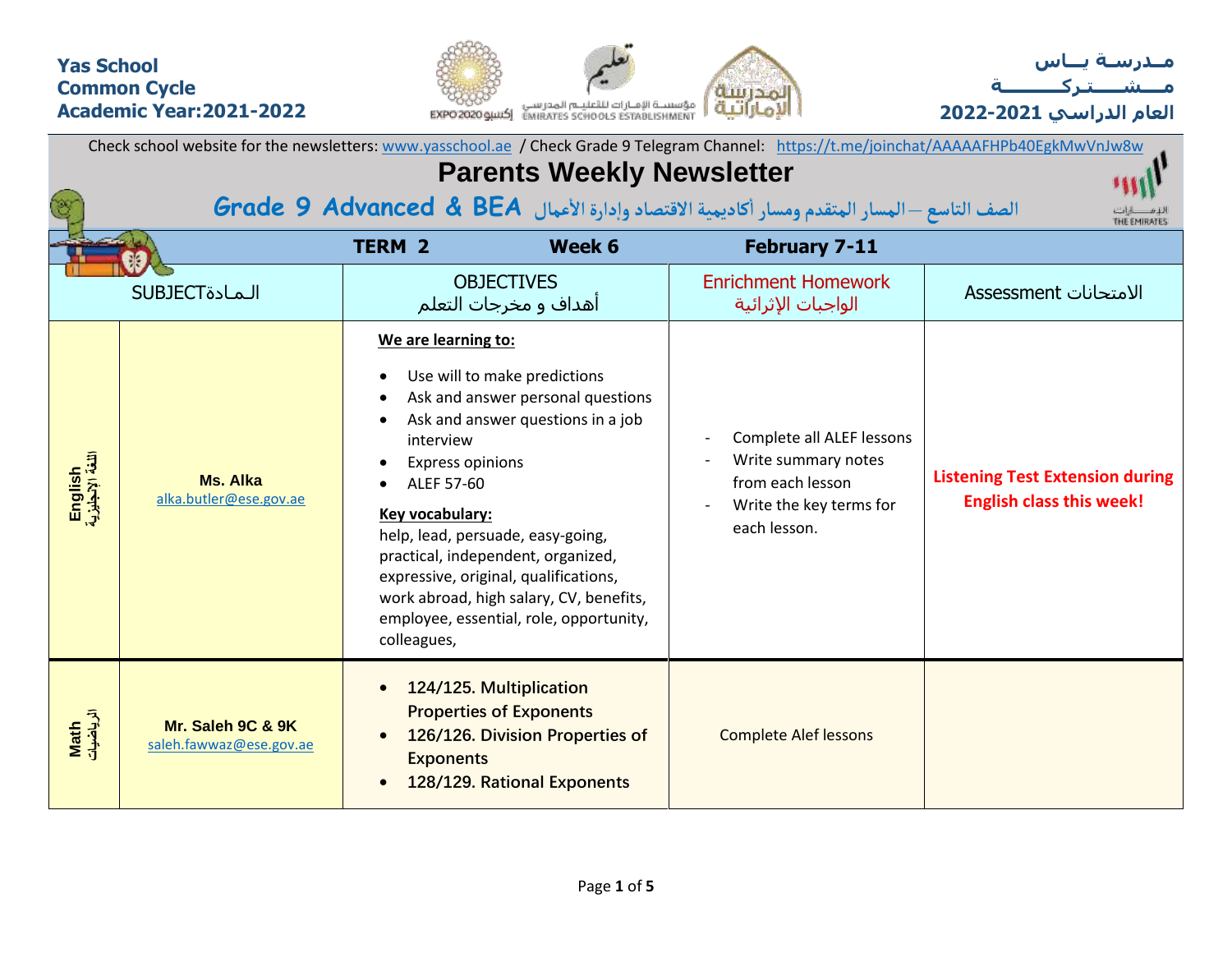| Math<br>الرياضيات   | Mr. Ashraf 9A& 9J<br>ashraf.sharafeldin@ese.gov.ae          | 124/125. Multiplication<br><b>Properties of Exponents</b><br>126/126. Division Properties of<br><b>Exponents</b><br>128/129. Rational Exponents                                                                                                                                                                                                                               | <b>Complete alef and LMS Activities</b> | Monday 7/2/2022<br>$Quiz2 - t2$<br><b>Study Alef 103-122</b>                                                          |  |  |  |  |
|---------------------|-------------------------------------------------------------|-------------------------------------------------------------------------------------------------------------------------------------------------------------------------------------------------------------------------------------------------------------------------------------------------------------------------------------------------------------------------------|-----------------------------------------|-----------------------------------------------------------------------------------------------------------------------|--|--|--|--|
|                     | Mr. Bibin 9A<br>bibin.kuriakose@ese.gov.ae                  | Two Dimensional Forces: Forces<br>$\bullet$<br>on Inclined Plane.<br>Two Dimensional Forces:<br>Calculating Forces on Inclined<br>Plane.<br>Force Equilibrium.                                                                                                                                                                                                                | Complete ALEF lessons 68 to 71          | Weekly Quiz on Thursday the 10 <sup>th</sup>                                                                          |  |  |  |  |
| Physics<br>الفیزیاء | <b>Ms. Asma 9C &amp; 9K &amp; 9J</b><br>muradasma@yahoo.com | To describe circular motion at<br>constant speed.<br>Understand the concept: period,<br>frequency, angular speed, and<br>centripetal acceleration.<br>Calculate centripetal acceleration.<br>Calculate angular speed when you<br>are given the period, frequency or<br>speed and radius                                                                                       | <b>Complete Alef activities</b>         | pop quiz on Tuesday 8/2/22 on<br>Chapter 5 section 3 forces in two<br>dimensions: Incline planes LMS                  |  |  |  |  |
| Vgology<br>ö        | <b>Ms. Rashika</b><br>rashika.nowbotsing@ese.gov.ae         | <b>Students should be able:</b><br>1. To identify the division of the<br>Nervous System<br>To describe the structure and<br>2.<br>function of the Central Nervous<br>System<br>To describe the structure and<br>function of the Peripheral Nervous<br>System<br>4. Apply Scientific Process Skills to<br>make observations, collect and<br>analyze data, and make conclusions | <b>Complete Alef</b><br>Lessons 98-101  | 1. Experimental Task -<br><b>Measuring Reflexes (Alef</b><br>100)<br>2. Performance Task 2-<br>Diabetes (Due -11 Feb) |  |  |  |  |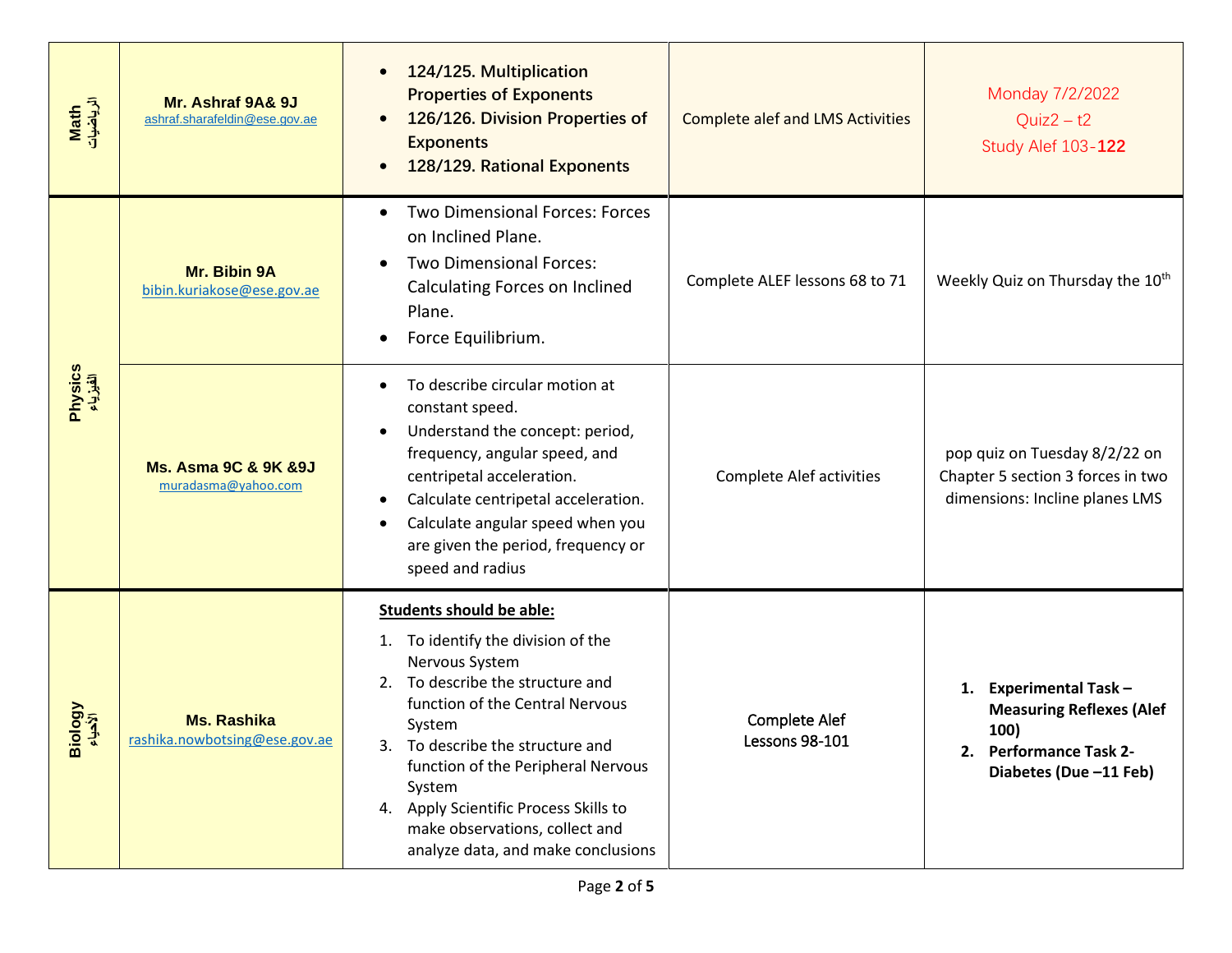| Arabic<br>اللغة العربية          | المعلم سامر (بنين)<br>samir.barahmeh@ese.gov.ae                                                                 | مقال التعليم + استماع + افعال تنصب<br>مفعولين ليس اصلهما مبتدأ وخبر                     | حل الدروس في منصة ألف.<br>متابعة الواجبات عبر التيمز.                                                    |                                                                                                                                                                                             |
|----------------------------------|-----------------------------------------------------------------------------------------------------------------|-----------------------------------------------------------------------------------------|----------------------------------------------------------------------------------------------------------|---------------------------------------------------------------------------------------------------------------------------------------------------------------------------------------------|
| Arabic<br>اللغة العربية          | المعلمة شيخة (بنات)<br>shaikha.alzeyoudi@moe.gov.ae                                                             | الافعال التي تنصب مفعولين ليس أصلهما<br>مبتدأ وخبر .<br>الاستعارة .<br>الممنوع من الصرف | حل الدروس في منصة ألف.<br>متابعة الواجبات عبر التيمز.<br>التواصل الدائم مع المعلمة.<br>$(050 - 6708902)$ | اختبار اللغة العربية<br><mark>سیکون بشکل یومی</mark>                                                                                                                                        |
| Islamic<br>التربية الإسلامية     | المعلمة نوف<br>nouf.kazim@ese.gov.ae                                                                            | سورة الواقعة الجزء الأول                                                                | حل دروس ألف                                                                                              | اختبار التقويم الأول ف <i>ي</i> الدروس<br>التالية على حسب الجدول <u>:</u><br>1- الإيمان فضل من الله<br>2- للمجتمع رجاله و نساؤه<br>3- العدل في الإسلام<br>4-    ما يحل و ما يحرم من الأطعمة |
| Studies +<br>ME<br><b>Social</b> | المعلمة أمل<br>amal.almehri@ese.gov.ae                                                                          | وثيقة مكة المكرمة 2019                                                                  | حل دروس ألف                                                                                              |                                                                                                                                                                                             |
| Science<br>علوم الکومبیوتر       | المعلم سامر ((9J 9A & 9J<br>samir.ali@ese.gov.ae                                                                | <b>Advancing 3D modelling skills</b>                                                    | <b>Activities on LMS</b>                                                                                 | <b>None</b>                                                                                                                                                                                 |
| Computer                         | 9C & 9K)) المعلمة شيماء<br>Shayma.Habboush@ese.gov.ae                                                           | <b>Chapter 3 - Section 2: Creating a</b><br><b>Speaker Housing</b>                      | <b>LMS Activities</b>                                                                                    | <b>None</b>                                                                                                                                                                                 |
|                                  | الفنون البصرية Visual Art<br>المعلمة جيهان + المعلمة فاتن<br>gehan.elhawy@ese.gov.ae<br>faten.koussa@ese.gov.ae | تباين وتعدد                                                                             | <mark>مراجعة الدرس ثم حل أنشطة</mark><br><mark>درس الفن الصين<i>ي</i></mark><br>أربعة أسئلة              | قم بتجميع صور من أربعة مجالات من الفن<br>الصيني القديم مع شرح موجز عن<br>مميزات كل عمل منها                                                                                                 |
| Drama<br>$\sum_{i=1}^{n}$        | المعلم محمود صابر (بنين)<br>mahmoud.hmohamed@ese.gov.ae                                                         | التركيز والارتجال                                                                       |                                                                                                          |                                                                                                                                                                                             |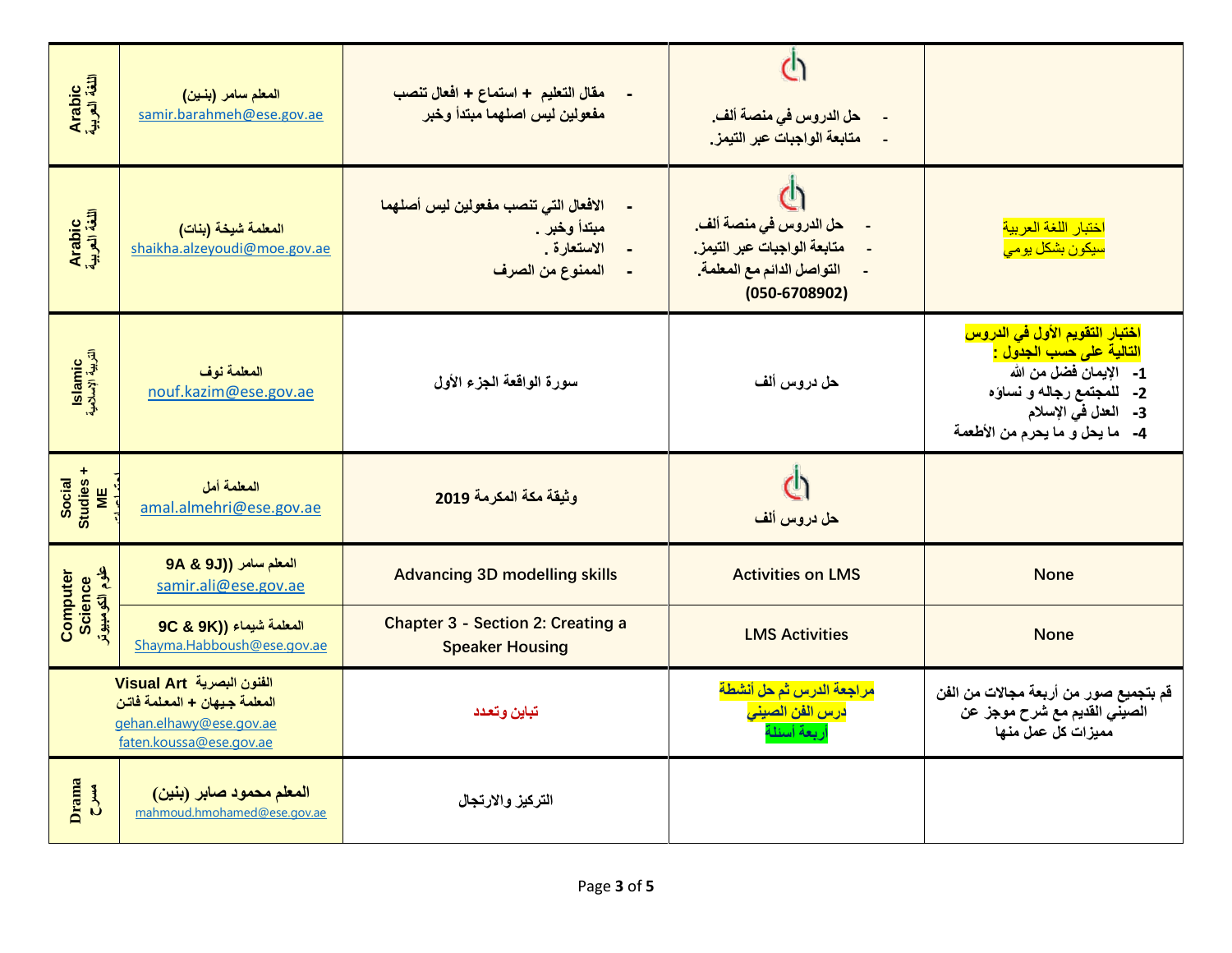|                                                               | المعلم سلمان (بنين)<br>Selmen.zenned@ese.gov.ae        | قوالب التأليف الأوبرا والأوبريت                                                                                                                                                                                                                                                                                   |                             |  |
|---------------------------------------------------------------|--------------------------------------------------------|-------------------------------------------------------------------------------------------------------------------------------------------------------------------------------------------------------------------------------------------------------------------------------------------------------------------|-----------------------------|--|
| Music<br>موسیقی                                               | المعلمة رحمه (بنين)<br>Rahma.Mehrez@ese.gov.ae         | الغناء العربى                                                                                                                                                                                                                                                                                                     |                             |  |
|                                                               | Mr. Wassim (Boys)<br>wassim.khouaja@ese.gov.ae         | <b>ATHLETICS:</b><br><b>Hurdles</b>                                                                                                                                                                                                                                                                               | <b>SELF LEARNING IN LMS</b> |  |
| <b>Health &amp; Physical</b><br>Education<br>التربية الرياضية | <b>Ms. Sabiha (Girls)</b><br>sabiha.alkerwi@ese.gov.ae | <b>ATHLETICS</b><br><b>JAVELIN</b><br>UNDERSTAND THE CORRECT TECHNIQUE TO<br>THROW A JAVELIN                                                                                                                                                                                                                      | <b>SELF LEARNING IN LMS</b> |  |
|                                                               | Mr. Yi Zeng (Boys)<br>Yi.Zeng@ese.gov.ae               | 1. Be able to make comment on how<br>someone is doing something, using<br>V+得+adj. Example: 你弹得真好。<br>Be able to identify activities in<br>2.<br>Mandarin Chinese.打篮球 Play<br>basketball、打网球 play tennis、打乒<br>兵球 play Ping pong、唱歌 sing、跳舞<br>dance、弹钢琴 play piano、画画儿<br>paint、踢足球 play football、游泳<br>swim.    | Lms-Lesson2-task1           |  |
| Mandarin<br>البرنامج الصيني                                   | <b>Ms. Li Shuai (Girls)</b><br>Shuai.Li@ese.gov.ae     | Be able to make comment on how<br>1.<br>someone is doing something, using<br>V+得+adj. Example: 你弹得真好。<br>Be able to identify activities in<br>2.<br>Mandarin Chinese.打篮球 Play<br>basketball、打网球 play tennis、打乒<br>兵球 play Ping pong、唱歌 sing、跳舞<br>dance、弹钢琴 play piano、画画儿<br>paint、踢足球 play football、游泳<br>swim. | LMS-lesson2-task1           |  |